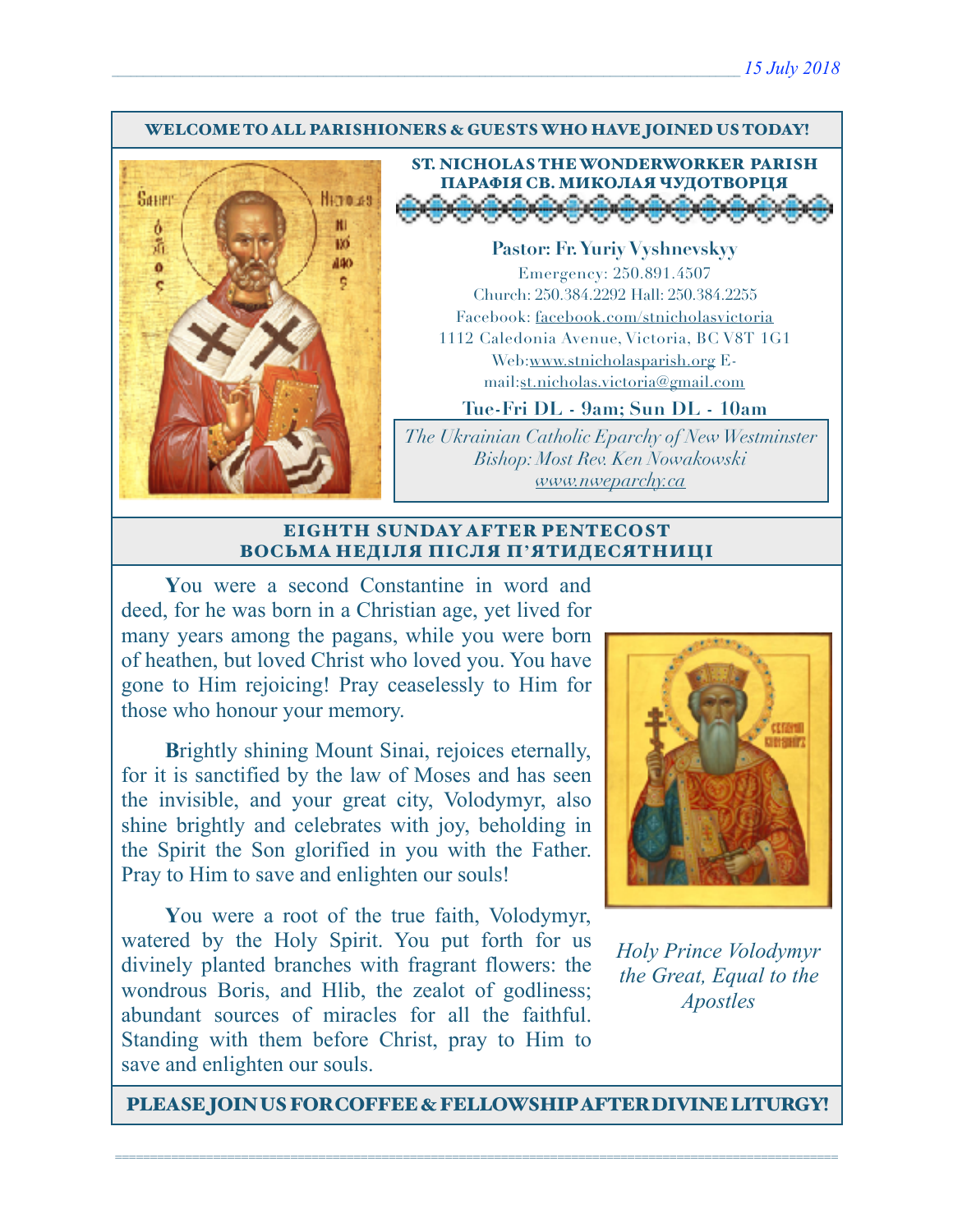| <b>SUNDAY HYMNS</b>                                                                                                                                                                                                                                                                                                                                                                                                                                                                                                                                                                                                                                                                                                                                                                                                                       |                                    |                                                                           |                                                    |                       |         |  |
|-------------------------------------------------------------------------------------------------------------------------------------------------------------------------------------------------------------------------------------------------------------------------------------------------------------------------------------------------------------------------------------------------------------------------------------------------------------------------------------------------------------------------------------------------------------------------------------------------------------------------------------------------------------------------------------------------------------------------------------------------------------------------------------------------------------------------------------------|------------------------------------|---------------------------------------------------------------------------|----------------------------------------------------|-----------------------|---------|--|
| <b>OPENING HYMN</b>                                                                                                                                                                                                                                                                                                                                                                                                                                                                                                                                                                                                                                                                                                                                                                                                                       |                                    | Увійди Єрею / Come My Friends pg. 238-239                                 |                                                    |                       |         |  |
| <b>COMMUNION HYMN</b>                                                                                                                                                                                                                                                                                                                                                                                                                                                                                                                                                                                                                                                                                                                                                                                                                     |                                    |                                                                           | Витай Між Нами / With Solemn Greeting. pg. 244-245 |                       |         |  |
| <b>CLOSING HYMN</b>                                                                                                                                                                                                                                                                                                                                                                                                                                                                                                                                                                                                                                                                                                                                                                                                                       |                                    | Наче Повний Голос Дзвону / Having Shared Your Loving Kindness pg. 270-271 |                                                    |                       |         |  |
| Please join us today in singing our Sunday hymns!                                                                                                                                                                                                                                                                                                                                                                                                                                                                                                                                                                                                                                                                                                                                                                                         |                                    |                                                                           |                                                    |                       |         |  |
| <b>SUNDAY &amp; DAILY SCHEDULE</b>                                                                                                                                                                                                                                                                                                                                                                                                                                                                                                                                                                                                                                                                                                                                                                                                        |                                    |                                                                           |                                                    |                       |         |  |
| SUNDAY, July 15                                                                                                                                                                                                                                                                                                                                                                                                                                                                                                                                                                                                                                                                                                                                                                                                                           |                                    | Divine Liturgy - for the Parishioners of St Nicholas Parish               |                                                    | 10:00 AM              |         |  |
| MONDAY, July 16                                                                                                                                                                                                                                                                                                                                                                                                                                                                                                                                                                                                                                                                                                                                                                                                                           |                                    |                                                                           | <b>NO SERVICESS</b>                                |                       |         |  |
| TUESDAY, July 17                                                                                                                                                                                                                                                                                                                                                                                                                                                                                                                                                                                                                                                                                                                                                                                                                          |                                    | Divine Liturgy of St. John Chrysostom                                     |                                                    |                       | 9:00 AM |  |
| <b>WEDNESDAY, July 18</b>                                                                                                                                                                                                                                                                                                                                                                                                                                                                                                                                                                                                                                                                                                                                                                                                                 |                                    | Divine Liturgy of St. John Chrysostom                                     |                                                    |                       | 9:00 AM |  |
| THURSDAY, July 19                                                                                                                                                                                                                                                                                                                                                                                                                                                                                                                                                                                                                                                                                                                                                                                                                         |                                    |                                                                           | <b>NO SERVICESS</b>                                |                       |         |  |
| FRIDAY, July 20                                                                                                                                                                                                                                                                                                                                                                                                                                                                                                                                                                                                                                                                                                                                                                                                                           |                                    |                                                                           | <b>NO SERVICESS</b>                                |                       |         |  |
| SATURDAY, July 21                                                                                                                                                                                                                                                                                                                                                                                                                                                                                                                                                                                                                                                                                                                                                                                                                         |                                    | <b>NO SERVICESS</b>                                                       |                                                    |                       |         |  |
| <b>SUNDAY, July 22</b>                                                                                                                                                                                                                                                                                                                                                                                                                                                                                                                                                                                                                                                                                                                                                                                                                    |                                    | Divine Liturgy - for the Parishioners of St Nicholas Parish<br>10:00 AM   |                                                    |                       |         |  |
| Please Note: to request a Divine Liturgy for a special intention, please see Fr. Yuriy to arrange for it!                                                                                                                                                                                                                                                                                                                                                                                                                                                                                                                                                                                                                                                                                                                                 |                                    |                                                                           |                                                    |                       |         |  |
| <b>SUNDAY EPISTLE READERS</b>                                                                                                                                                                                                                                                                                                                                                                                                                                                                                                                                                                                                                                                                                                                                                                                                             |                                    |                                                                           |                                                    |                       |         |  |
| <b>DATE</b>                                                                                                                                                                                                                                                                                                                                                                                                                                                                                                                                                                                                                                                                                                                                                                                                                               | <b>READING</b>                     | <b>UKRAINIAN</b><br><b>ENGLISH</b>                                        |                                                    |                       |         |  |
| SUNDAY, July 15                                                                                                                                                                                                                                                                                                                                                                                                                                                                                                                                                                                                                                                                                                                                                                                                                           | 1 Cor 1:10-18                      |                                                                           | Dmytro Maksymiv                                    | Carol Chapman         |         |  |
| <b>SUNDAY, July 22</b>                                                                                                                                                                                                                                                                                                                                                                                                                                                                                                                                                                                                                                                                                                                                                                                                                    | 1 Cor. 3:9-17                      | Glikeria Iwanuck                                                          |                                                    | Peter Iwanuck         |         |  |
| SUNDAY, July 29                                                                                                                                                                                                                                                                                                                                                                                                                                                                                                                                                                                                                                                                                                                                                                                                                           | Rm. 15:1-7                         | Andrij Pelekhatyi                                                         |                                                    | <b>Caroline Smudy</b> |         |  |
| <b>SUNDAY, August 5</b>                                                                                                                                                                                                                                                                                                                                                                                                                                                                                                                                                                                                                                                                                                                                                                                                                   | 1 Cor. 15:1-11                     | Motria Koropecky                                                          |                                                    | Rita Vanderven        |         |  |
| Thank you, Epistle readers, for your service in proclaiming God's Word!                                                                                                                                                                                                                                                                                                                                                                                                                                                                                                                                                                                                                                                                                                                                                                   |                                    |                                                                           |                                                    |                       |         |  |
| <b>2018 PARISH COUNCIL EXECUTIVE</b>                                                                                                                                                                                                                                                                                                                                                                                                                                                                                                                                                                                                                                                                                                                                                                                                      | PASTORAL MINISTRY & HOLY MYSTERIES |                                                                           |                                                    |                       |         |  |
| SECRETARYRichard DeMerchant - 250.893.3484<br>BAPTISMSby appointment<br>MARRIAGESsix months notice should<br>FINANCIAL SECRETARYDavid Newberry - 250.598.8197<br>be given to the parish priest, and he should be<br>FUNDRAISING/HALL RENTALRobert Herchak - 250.386.7872<br>contacted before any other arrangements are made<br>MAINTENANCEMurray Chapman - 250.658.4769<br>FUNERALSby appointment<br>LITURGICAL COMMITTEEMotria Koropecky - 250.658.3051<br>MEMBER AT LARGECindy Lazaruk - 778.677.9072<br>Bequests & Wills: Leaving a bequeath is a process of giving a donation through your will. It is<br>simply a distribution from your estate to a charitable organization through your last will and testament. It<br>can be as small or as large a donation as you wish. It is important that you talk to your lawyer about the |                                    |                                                                           |                                                    |                       |         |  |
| process. In your kindness please remember St Nicholas the Wonderworker Ukrainian Catholic Church in<br>your bequeath and will. If anyone wishes to make such a bequeath in their will, the following clause may<br>be included or added to a will: "I give, devise, and bequeath to St Nicholas the Wonderworker Ukrainian<br>Catholic Parish - 1112 Caledonia Avenue, Victoria BC, V8T 1G1, the sum of \$ (or % of my<br>estate), to be used for the benefit of the parish and it's pastoral activities."                                                                                                                                                                                                                                                                                                                                |                                    |                                                                           |                                                    |                       |         |  |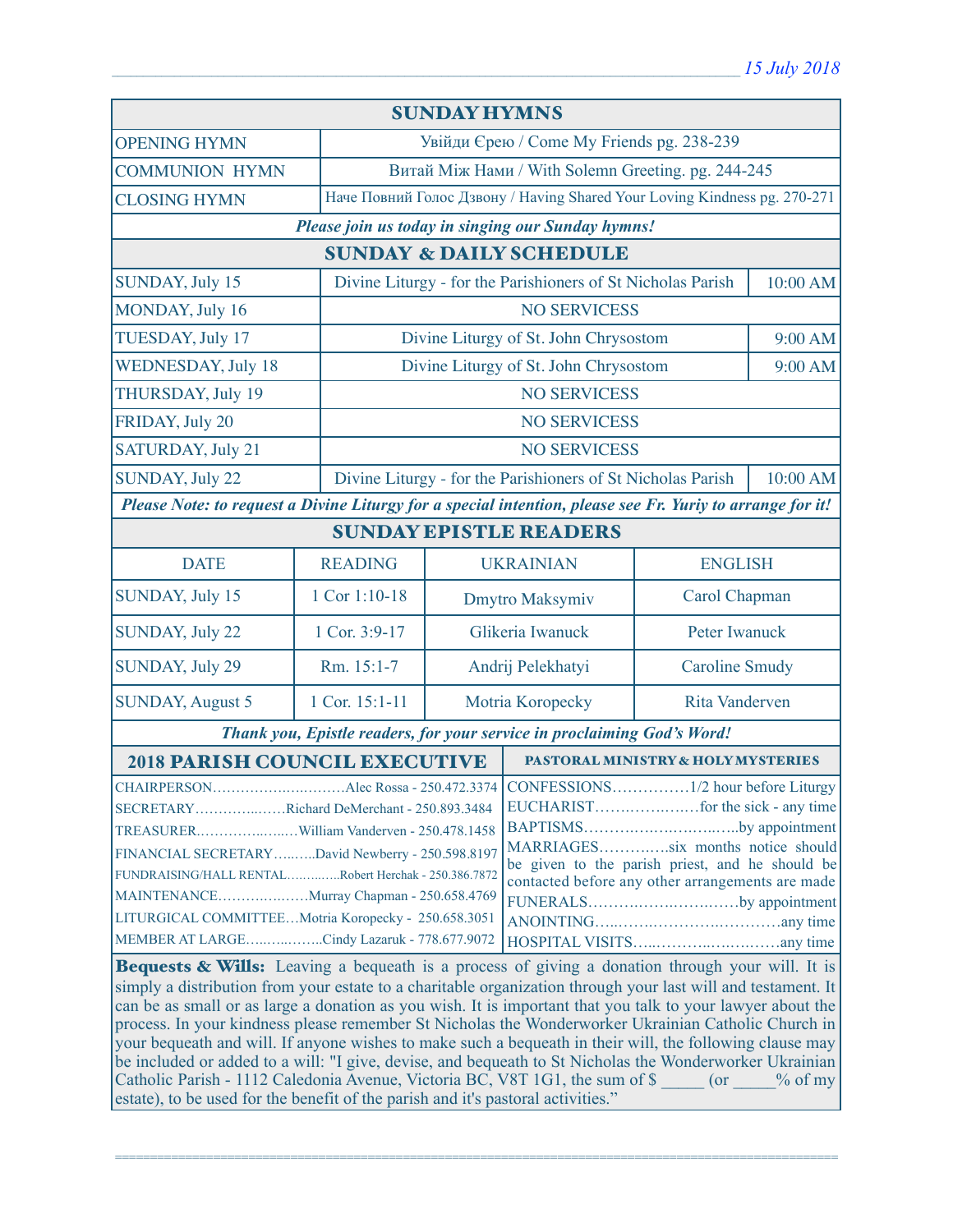## **Vibrant Parish Prayer**

**O** God, Creator of Heaven and Earth! Because of your indescribable love for us, you sent your Only-Begotten Son, Our Lord and Saviour, Jesus Christ - The Way, The Truth, and The Life and our Salvation. In His name, we turn to You. Strengthen our hearts and minds in Christian love and in unity of purpose as we strive to build a Vibrant Parish. Give us the grace to model our lives according to the Word of God. Instill in us the desire to pray and to celebrate the Holy Mysteries as one Christian Family in our Parish Community. Inspire us to follow Your great command to be a servant to the less fortunate among us! Grant this, O Lord, through the mercies and love for mankind of Your Only-Begotten Son with whom You are blessed, together with Your All-Holy, Good and Life-Giving Spirit, now and forever and ever. Amen!



## **St. Nicholas Parish**

**A Place To Encounter The Living Christ** Through the word, the Holy Mysteries & Prayer, Serving One's Neighbor, Leadership Fostering & Serving Unity and Missionary Spirit (His Beatitude Sviatoslav)



## **Молитва Живої Парафії**

**Г**осподи Ісусе Христе, Пастирю Добрий, як колись Ти пригорнув заблуканих овечок, щоб вони пізнали Твій голос і були Твоїм стадом, так і сьогодні глянь ласкаво з небесних висот на нашу парафію та зішли на неї Твого Святого Духа, щоб вона була місцем пізнання радості Доброї Новини. Скріплюй нас Твоєю присутністю та єднай нас кожночасно в молитві. Даруй нам духа служіння ближньому, щоб у нашій парафії кожний міг зустріти Тебе, милостивого Бога. Благослови наш духовний провід Твоєю мудрістю і дай, щоб ніхто з нас не шкодував ні часу, ні талантів, ні матеріальних дібр для розбудови Твого царства. Єднай нас у мирі та злагоді, щоб ми були Твоєю спільнотою любові. Всели в нас місійного духа, щоб ми стали тим світилом євангельського слова, молитви і добрих діл, що кличе кожного до участі в Божественному житті, щоб славилося, Спасе, Твоє Ім'я з безначальним Твоїм Отцем та пресвятим, благим і животворящим Твоїм Духом нині, і повсякчас, і на віки віків. Амінь.

## DIVINE LITURGY PROPERS

*The Divine Liturgy - An Anthology for Worship: Liturgy - pg. 270-318; propers - pg. 356, 860 The Liturgy prescribed for today is that of St. John Chrysostom.* 

**Troparion, Tone 7:** By Your cross You destroyed death;\* You opened Paradise to the thief;\* You changed the lamentation of the myrrh-bearers to joy,\* and charged the apostles to proclaim\* that You are risen, O Christ our God,\* offering great mercy to the world.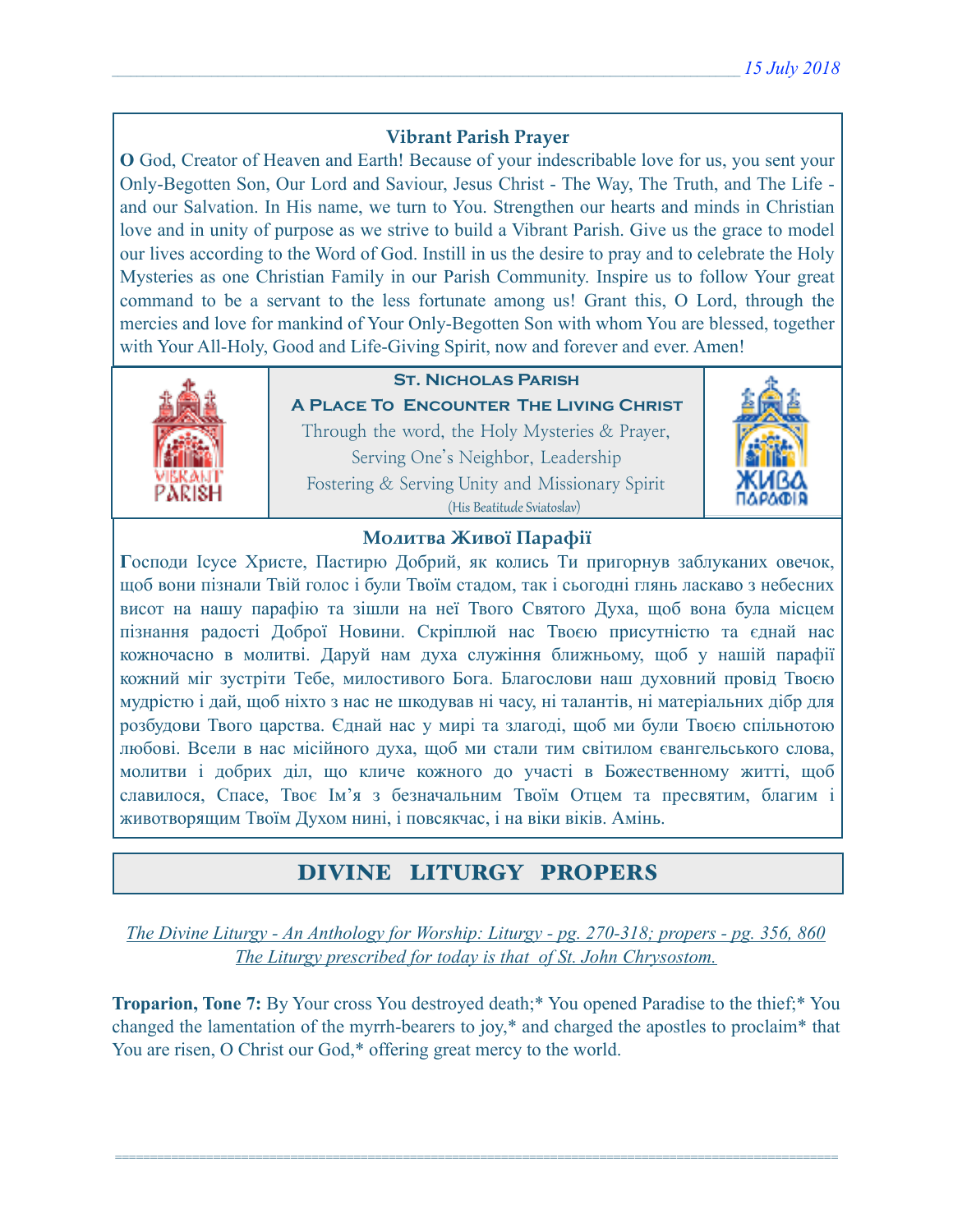**Troparion, Tone 4:** You resembled the merchant who sought the pearl of great price,\* O Vladimir, glorious in might:\* seated on the throne of Kiev, the divinely-saved mother of the cities of Rus',\* as a seeker you sent envoys to the Imperial City\* to know the orthodox faith,\* and found Christ the pearl, who chose you as another Paul,\* and removed your blindness both spiritual and bodily in the holy font.\* Therefore we, your people, feast your falling asleep.\* Pray that the leaders of Rus' be saved with those entrusted to them.

**Glory: Kontakion, Tone 7:** No longer shall the dominion of death be able to hold humanity,\* for Christ went down shattering and destroying it s powers.\* Hades is bound.\* The prophets exult with one voice.\* The Saviour has come for those with faith, saying:\* "Come forth, O faithful, to the resurrection!"

**Now: Kontakion, Tone 8:** You emulated Paul the great apostle,\* O glorious Vladimir;\* late in life you abandoned your zeal for idols as childish thinking,\* and as a full-grown man you were adorned with divine baptism's royal purple.\* Standing with joy in the presence of Christ the Saviour,\* pray that the leaders of Rus' may be saved with those entrusted to them.

**Prokeimenon, Tone 7:** The Lord will give strength to His people;<sup>\*</sup> the Lord will bless His people with peace. *Verse:* Bring to the Lord, O you sons of God; bring to the Lord young rams.

**Prokeimenon, Tone 3:** Sing to our God, sing; sing to our King, sing.

**Epistle - 1 Cor. 1:10-18 - A Reading from the Letter of Saint Apostle Paul to Corinthians:**  Brothers and sisters, I appeal to you by the name of our Lord Jesus Christ, that all of you agree and that there be no dissensions among you, but that you be united in the same mind and the same judgment. For it has been reported to me by Chloe's people that there is quarrelling among you, my brethren. What I mean is that each one of you says, "I belong to Paul," or "I belong to Apollos," or "I belong to Cephas," or "I belong to Christ." Is Christ divided? Was Paul crucified for you? Or were you baptized in the name of Paul? I am thankful that I baptized none of you except Crispus and Gaius; lest any one should say that you were baptized in my name. (I did baptize also the household of Stephanas. Beyond that, I do not know whether I baptized anyone else.) For Christ did not send me to baptize but to preach the gospel, and not with eloquent wisdom, lest the cross of Christ be emptied of its power. For the word of the cross is folly to those who are perishing, but to us who are being saved it is the power of God.

**Alleluia, Tone 7:** *Verse:* It is good to give praise to the Lord; and to sing to Your name, O Most High. *Verse:* To announce Your mercy in the morning, and Your truth every night. *Verse:* I have exalted one chosen from among My people. *Verse:* Indeed, My hand shall sustain him, and My arm shall make him strong.

**Gospel - Mt. 14:14-22 -** At that time, when Jesus went ashore, he saw a great crowd; and he had compassion for them and cured their sick. When it was evening, the disciples came to him and said, 'This is a deserted place, and the hour is now late; send the crowds away so that they may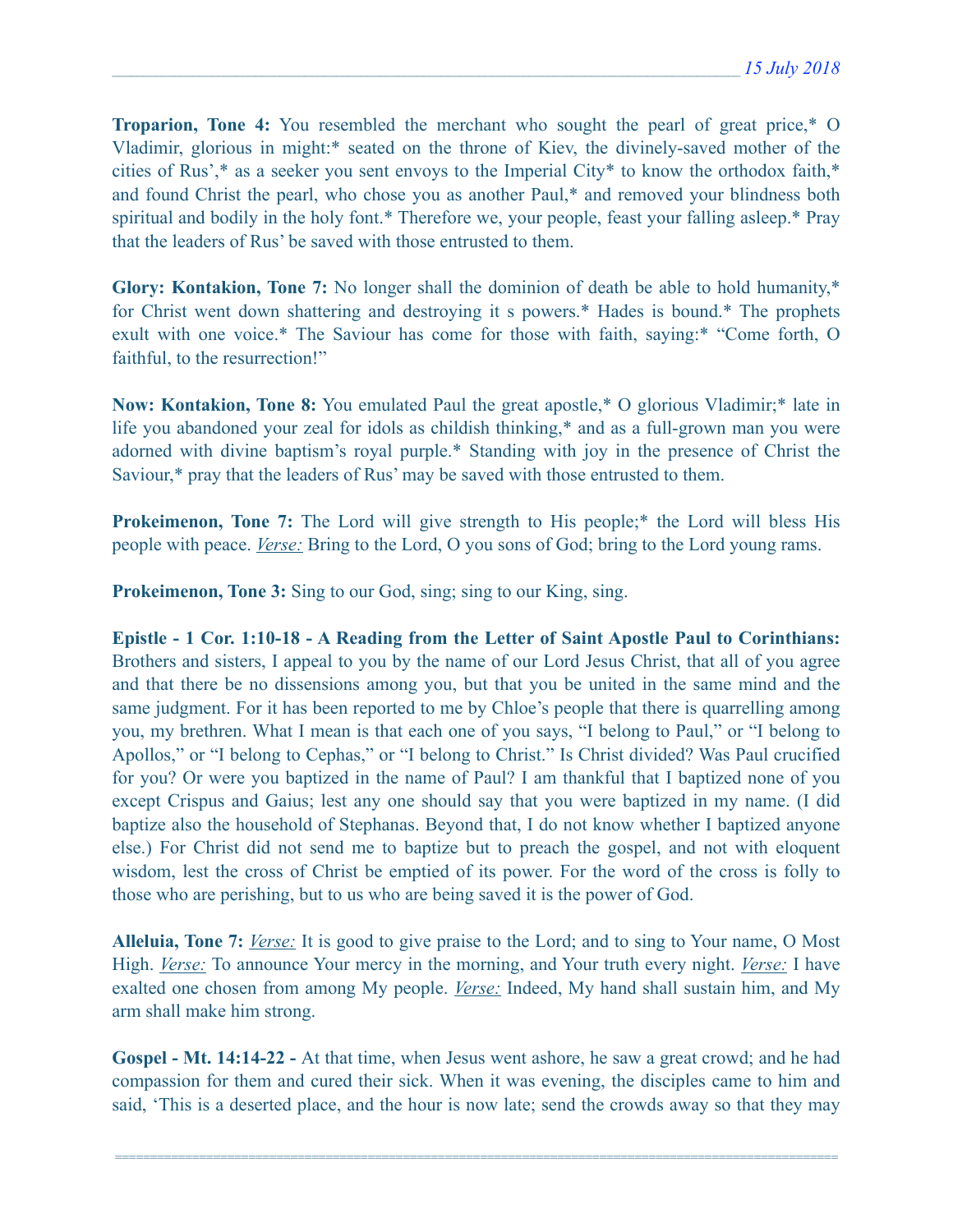go into the villages and buy food for themselves.' Jesus said to them, 'They need not go away; you give them something to eat.' They replied, 'We have nothing here but five loaves and two fish.' And he said, 'Bring them here to me.' Then he ordered the crowds to sit down on the grass. Taking the five loaves and the two fish, he looked up to heaven, and blessed and broke the loaves, and gave them to the disciples, and the disciples gave them to the crowds. And all ate and were filled; and they took up what was left over of the broken pieces, twelve baskets full. And those who ate were about five thousand men, besides women and children. Immediately he made the disciples get into the boat and go on ahead to the other side, while he dismissed the crowds.

**Communion Hymn:** Praise the Lord from the heavens;\* praise Him in the highest.\* The just man shall be in everlasting remembrance;\* of evil hearsay he shall have no fear.\* Alleluia, alleluia,\* alleluia.

**Prayer After Holy Communion:** Having been made worthy to partake in a mystical way of Your immaculate Body and precious Blood, O Christ our God, I acclaim and bless, worship and glorify You, and proclaim the greatness of Your saving acts, now and for ever and ever. Amen. *(more Prayers After Holy Communion on pg. 324-326 in the Anthology book).* 

## $\langle$

**Тропар, глас 7:** 3нищив Ти хрестом Твоїм смерть,\* відчинив розбійникові рай,\* мироносицям плач на радість перемінив\* і апостолам звелів проповідувати,\* що воскрес Ти, Христе Боже,\* даючи світові велику милість.

**Слава: Кондак, глас 7:** Вже більше влада смерти не зможе людей держати,\* зійшов бо Христос, знищивши і знівечивши сили її,\* зв'язується ад,\* пророки ж однодушно радіють.\* З'явився Спас тим, що вірують, промовляючи:\* Виходьте, вірні, до воскресіння.

**І нині: Богородичний, глас 7:** Як на скарбницю нашого воскресіння,\* надіємось на Тебе, Всехвальна,\* тож виведи нас з ями й безодні прогріхів,\* бо Ти спасла підлеглих гріхам, породивши наш Спасіння.\* Як перед народ-женням ти була Діва,\* так і в родженні і по народженні, Ти залишилась Дівою.

**Прокімен, глас 7:** Господь силу людям Своїм дасть,\* Господь поблагословить людей своїх миром. *Стих:* Принесіть Господеві, сини Божі, принесіть Господеві молодих баранців.

**Апостол - 1 Кoр. 1:10-18 - До Коринтян Послання Святого Апостола Павла Читання:** Браття і сестри, благаю вас ім'ям Господа нашого Ісуса Христа, щоб ви всі те саме говорили; щоб не було розколів поміж вами, але щоб були поєднані в однім розумінні й у одній думці. Я бо довідався про вас, мої брати, від людей Хлої, що між вами є суперечки. Казку ж про те, що кожен з вас говорить: «Я – Павлів, а я – Аполлосів, а я – Кифин, а я – Христів.» Чи ж Христос розділився? Хіба Павло був розп'ятий за вас? Або хіба в Павлове ім'я ви христилися? Дякую Богові, що я нікого з вас не охристив, крім Криспа та Ґая, щоб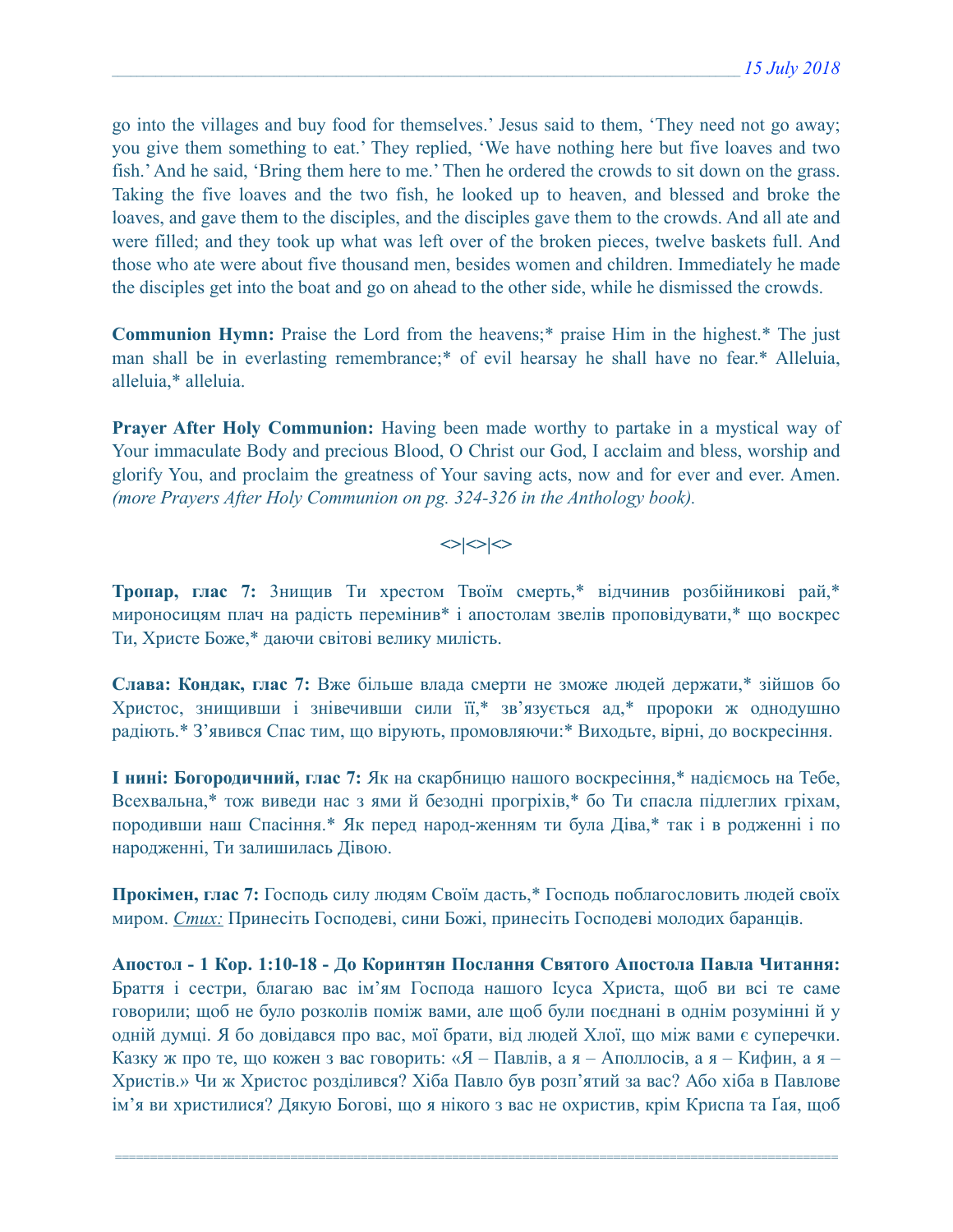не сказав хтось, що ви були охрищені в моє ім'я. Охристив я теж дім Стефана; а більш не знаю, чи христив я когось іншого. Христос же послав мене не христити, а благовістити, і то не мудрістю слова, щоб хрест Христа не став безуспішним. Бо слово про хрест – глупота тим, що погибають, а для нас, що спасаємося, сила Божа.

**Алилуя, глас 7:** *Стих:* Добре воно - прославляти Господа, і співати Твоєму імені, Всевишній. *Стих:* Звіщати вранці Твою милість, ночами - Твою вірність.

**Євангеліє - Мт. 14:14-22 -** У той час, вийшовши, Ісус побачив силу народу і змилосердився над ними та вигоїв їхніх недужих. Якже настав вечір, підійшли до нього його учні й кажуть: "Пусте це місце та й час минув уже. Відпусти людей, нехай ідуть по селах та куплять собі поживи." А Ісус сказав їм: "Не треба їм відходити: дайте ви їм їсти." Вони ж мовлять до нього: "Ми маємо тут тільки п'ять хлібів і дві рибі." Тоді він каже: "Принесіть мені їх сюди." І, звелівши народові посідати на траві, взяв п'ять хлібів і дві риби, підвів очі до неба, поблагословив і розламав ті хліби, і дав учням, а учні – людям. Всі їли до наситу й назбирали куснів, що зосталися, дванадцять кошів повних. Тих же, що їли, було яких п'ять тисяч чоловіків, окрім жінок та дітей. І зараз же спонукав учнів увійти до човна й переплисти на той бік раніше від нього, тим часом як він відпускав народ.

**Причасний:** Хваліте Господа з небес,\* хваліте Його на висотах. Алилуя, алилуя, алилуя!

**Молитва По Святім Причастю:** Таїнственно удостоївшись бути причасником Твого пречистого тіла і чесної крови, Христе Боже, оспівую і благословлю, поклоняюся, і славлю, і величаю спасіння Твої, Господи, нині і повсякчас, і на віки вічні. Амінь. *(більше Молитов По Святім Причастю на ст. 80-87 в маленькій книжечці "Божественна Літургія")*.

## ANNOUNCEMENTS

- ✦**HAPPY BIRTHDAY** to PETER IWANUCK and all those who celebrated their birthdays this past week. May the Lord Our God continue to bless you abundantly and the Holy Mother of God protects you at all times. Многая Літа!
- ✦**PRAYER REQUEST:** Please keep in your prayers GORD HRYHORYSHEN, CORNELL BABIE and other members of our parish, our family and friends who are ailing, in hospitals, nursing homes and those who are not able to join actively in their community.
- ✦**ST. NICHOLAS BOOK STORE:** The Divine Liturgy An Anthology of Worship **\$25**; "Christ Our Pascha" Catechism of the Ukrainian Catholic Church/"Христос Наша Пасха" Катехизм Української Католицької Церкви - **\$25**; "Sing to Our God" hymn book - **\$15**; Молитовник "Прийдіте Поклонімся" - **\$10**.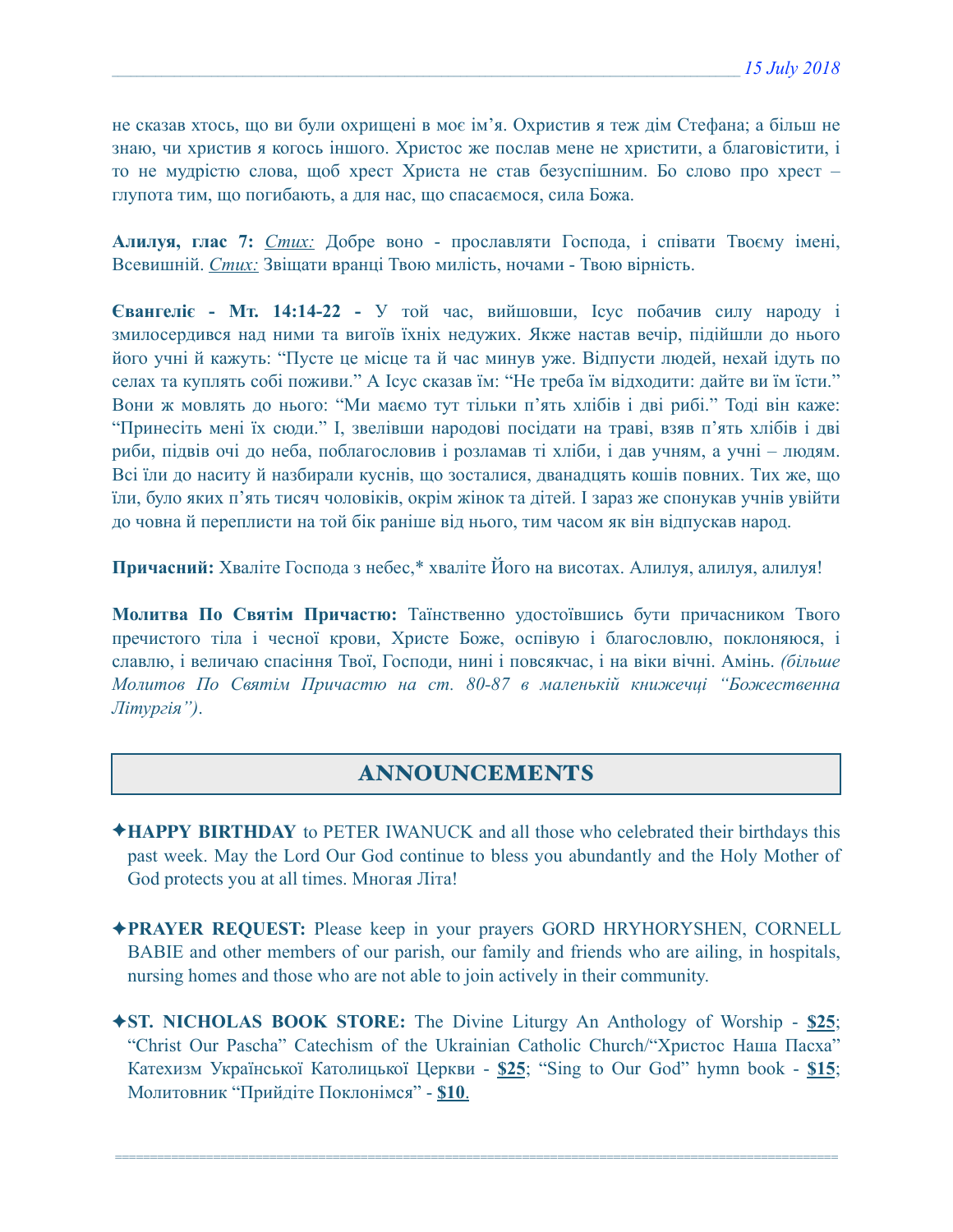- ✦**TRAVELING ICON:** Anyone interested in gracing their home with Christ The Teacher Icon can call Darlene DeMerchant at 250.727.3837.
- ✦**PARISH CALENDAR OF BIRTHDAYS & ANNIVERSARIES:** If you would like to be included in our Parish Calendar of Birthday and Anniversary celebrations, please put date in our calendar located at the church vestibule. Each week, we will list the names in our parish bulletin so we can celebrate these happy occasions together!
- ✦**JOIN OUR CHOIR:** Do you enjoy singing? Please consider joining our St Nicholas Parish Choir and remember that we ALWAYS looking for new members! Contact Motria Koropecky for details at 250.658.3051.
- ✦**CATECHISM ANNOUNCEMENT:** "*And they were bringing to Him also the infants, in order that He may be touching them; but after the disciples saw it, they rebuked them. But Jesus called them to Himself and said, Let alone the little children to come to Me, and cease hindering them; for of such is the kingdom of God*." We are happy to welcome all children to our St. Nicholas The Wonderworker catechism program. Weekly classes are scheduled Sunday morning during Divine Liturgy. We want your children to learn more about their Catholic faith, sacred scripture, feast days, and religious practices and customs of the Ukrainian Catholic church. If you have any questions, please do not hesitate to contact Marian Chalifoux at 250.507.1005.
- ✦**THRIFTY'S PRE-PAID FOOD CARDS** We all have to buy groceries. Why not have 6% of it returned back to the church at no extra charge! Cards are available in \$100, \$200, and \$500 denominations. Talk to Alec after today's liturgy to pre- order your cards. We need to sell A LOT of them! We encourage you to consider purchasing them for yourselves as gifts too.
- ✦**BE A STEWARD:** Have you ever wondered what more can you do to help our parish? Here are some suggestions: **Steward** of property security; **Steward** of grounds cleaning; **Steward** of cleaning church; **Steward** of church linen; **Steward** of outreach; **Steward** of caring; **Steward** of prayer; **Steward** of service. Quite often, our homebound or senior members, once active in their younger years, want to find purpose in their senior years. It's not only about doing but about "BEING" present to others. Contact Fr. Yuriy **OR** Darlene DeMerchant for more information. You will be amazed how "BEING" can make a difference.
- ✦**PARISH LIBRARY:** please visit our parish library and browse through the books on spirituality, church history, iconography, history of the Ukrainians in Canada, children's books and more… The library is located in the church vestibule. Please use a library book sign out form when borrowing a book.
- ✦**SUNDAY COFFEE VOLUNTEERS** act as hosts and serve light refreshments following the Sunday morning Divine Liturgy, providing an opportunity for the faithful to socialize with friends and visitors following their shared worship experience. We thank all of our parishioners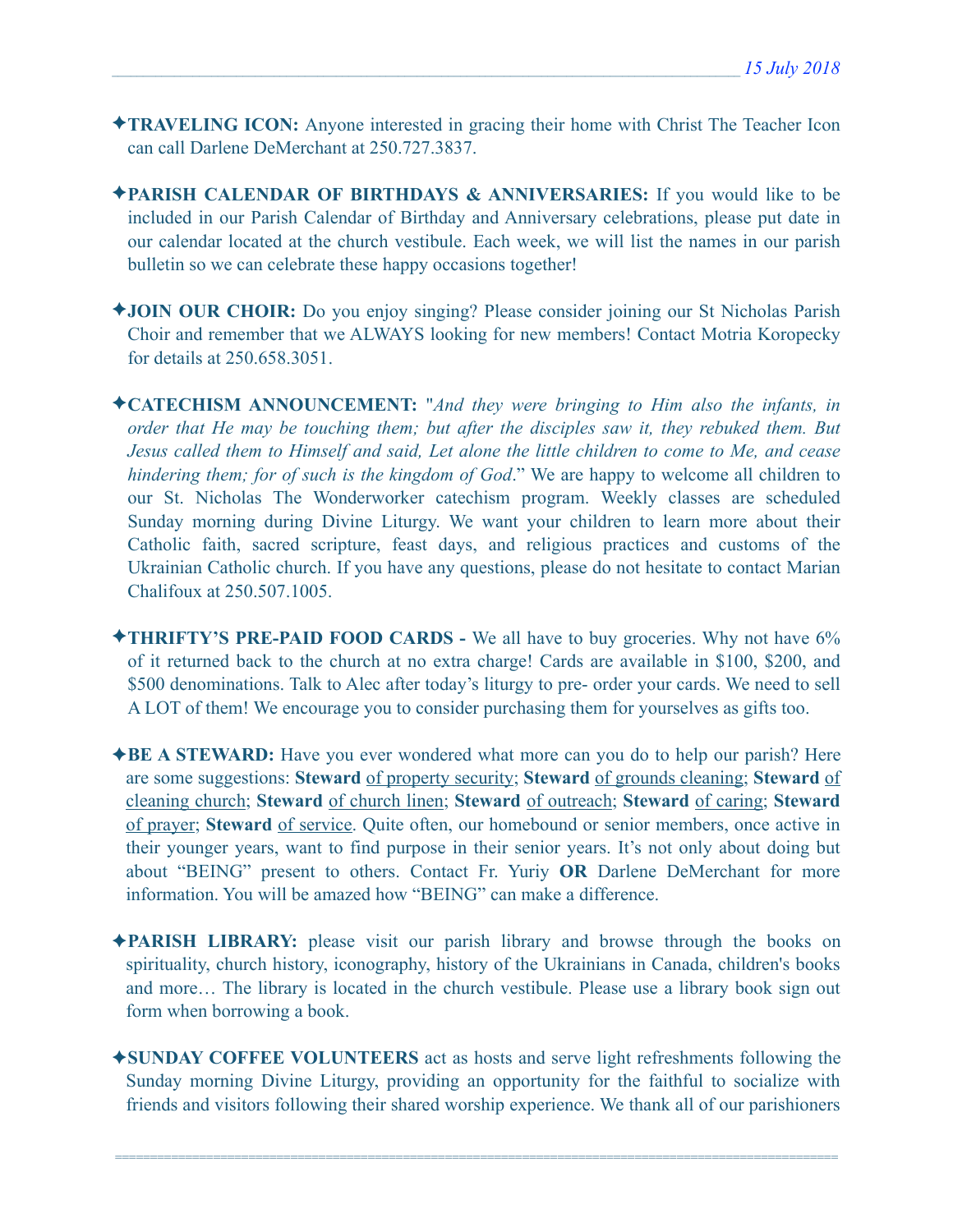who kind volunteer to serve refreshments. Whether you are new to the Parish, or are a longtime members, please join us for coffee. Please speak with Robert if you would like to volunteer.

- ✦**WE SHARE THE AIR:** Please keep it healthy and fragrant free. Someone in this area is scent-sitive. The chemicals used in scented products can make some people sick, especially those with fragrance sensitivities, asthma, allergies and other respiratory ailments. PLEASE DO NOT \*wear perfume, cologne, lotion, aftershave and other fragrances; \*USE unscented personal care products. Be Sensitive to Others. Thank you for your understanding. *St. Nicholas parish.*
- ✦**JULY 8, SUNDAY DONATIONS** Coffee: \$32.15; Vigil lights: \$16.50; Loose collection: \$50.00; Envelope collection: \$807.00; Pre-authorized donations July 1 to July 8: \$320.00 **Total: \$1,225.65**

## CAMP ST. VOLODYMYR - August 19-26, 2018

If you are between the ages of 7-15 this is a summer must do! Camp St. Volodymyr is a great opportunity for campers to experience God through nature and the companionship of others. Campers will learn about the Ukrainian language and culture along with games, hikes, sports, arts and crafts, camp fires, water activities and much more!

Come join us August 19-26, 2018 in celebrating our 34th year of offering camp to children in our Eparchy! Register today and use the promo code **July 2018** to get \$50 off your registration. Register online using Eventbrite. Search "Camp St. Volodymyr BC 2018."

For more information contact Jennifer Caldwell @ 604.220.0584 or [jennsawka@hotmail.com.](mailto:jennsawka@hotmail.com)

#### **WAYS TO SUPPORT OUR CAMP**

#### **DONATE Food**

We are always happy to accept food donations of fresh fruits and vegetables, breakfast items; cereal, syrup, pancake mix, jam, Nutella, lunch items; chicken soup, Kraft dinner, cheese, drinks; juice boxes, powdered drinks, brownie/cake mixes, Jello, snack bars, cookies or treats. Gift certificates to Superstore and Costco are also welcomed.

=======================================================================================================

#### **DONATE Monetarily**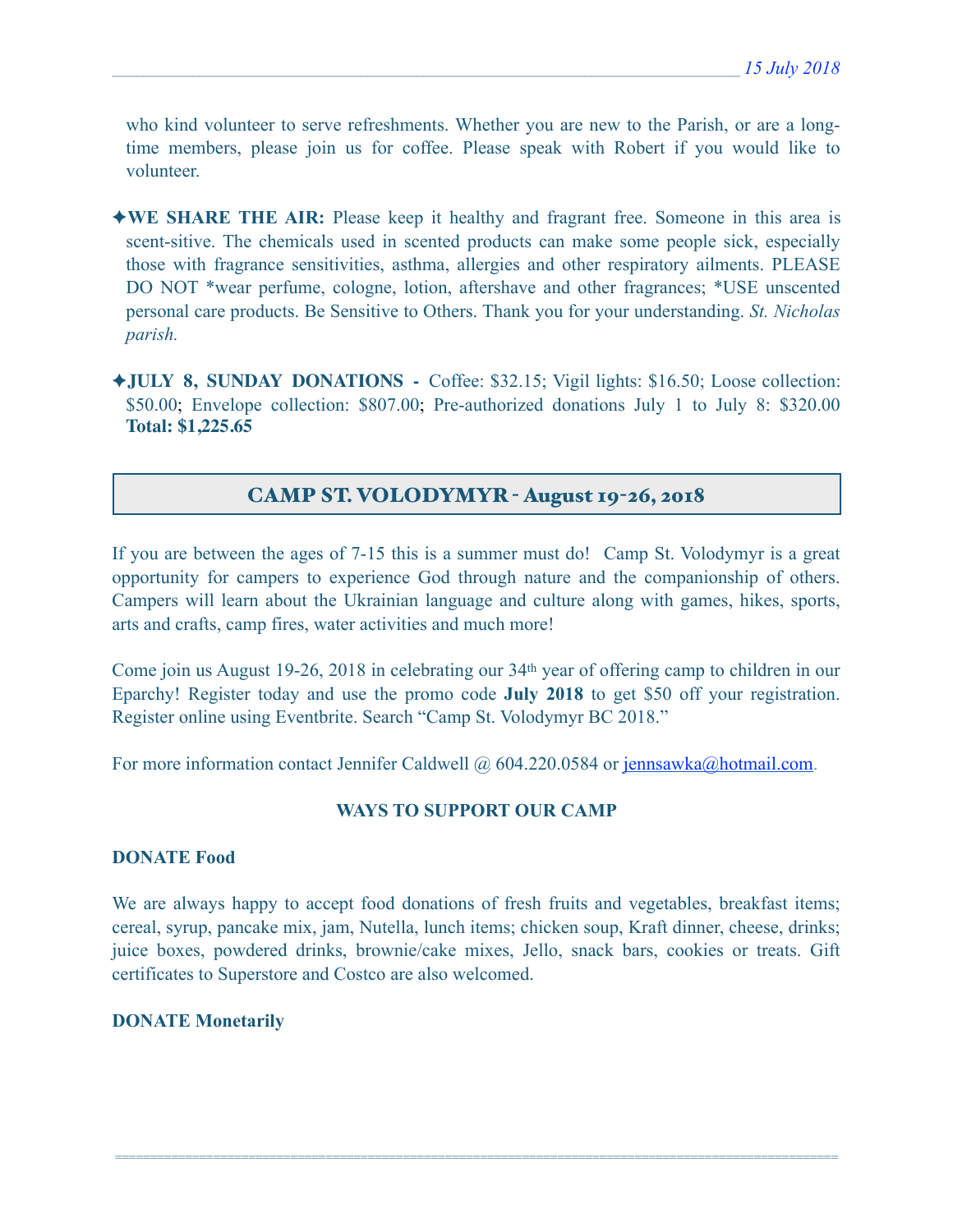Each year the Eparchy sponsors several children to attend. You can help send a deserving child to camp through your donations. Donation can be made through the Eparchy or online at our Eventbrite page. Tax receipts can be issued for donations of \$25 or more.

*[nweparchy.ca](http://nweparchy.ca)*

### READING THE CATECHISM *"CHRIST - OUR PASCHA"*



## *3) The Rite of Chrismation*

*#428* The Rite of Chrismation is performed immediately after Baptism because where there is life, there is breath. Holy Chrism, a fragrant mixture of oils and other aromatic components, symbolizes the richness and diversity of the spiritual gifts which the Holy Spirit grants to the newborn in Christ.



Beware of supposing that this oil [i.e., Chrism] is mere ointment. Just as after the invocation of the Holy Spirit the Eucharistic bread is no longer ordinary bread but the Body of Christ, so this holy oil, in conjunction with the invocation, is no longer simple or common oil but becomes the gracious gift of Christ and the Holy Spirit, producing the advent of his divinity.

Holy Chrism is consecrated on Holy Thursday by the head of a self-governing Church for use by priests, which evidences the unity of the Church.

*#429* During the Rite of Chrismation, the priest anoints the newly baptized on the forehead, eyes, nostrils, lips, ears, breast, hands, and feet. He proclaims: "The seal of the gift of the Holy Spirit." Thus, "in every word and deed" the newly baptized is to please God and become "a son (daughter) and heir" of his kingdom. The Holy Spirit transfigures the thoughts, feelings, and deeds of those who are members of the kingdom.

*#430* The words "The seal of the gift of the Holy Spirit" witness to the fact that the Christian belongs to God. Christians are his possession because we "were marked with the seal of the promised Holy Spirit; this is the pledge of our inheritance toward redemption as God's own people, to the praise of his glory" (Eph 1:13-14). It is through the power and the action of the Holy Spirit that the Christian lives in Christ: "The anointing that you received from him abides in you, and so you do not need anyone to teach you. But as his anointing teaches you about all things, and is true and is not a lie, and just as it has taught you, abide in him" (1 Jn  $2:27$ ).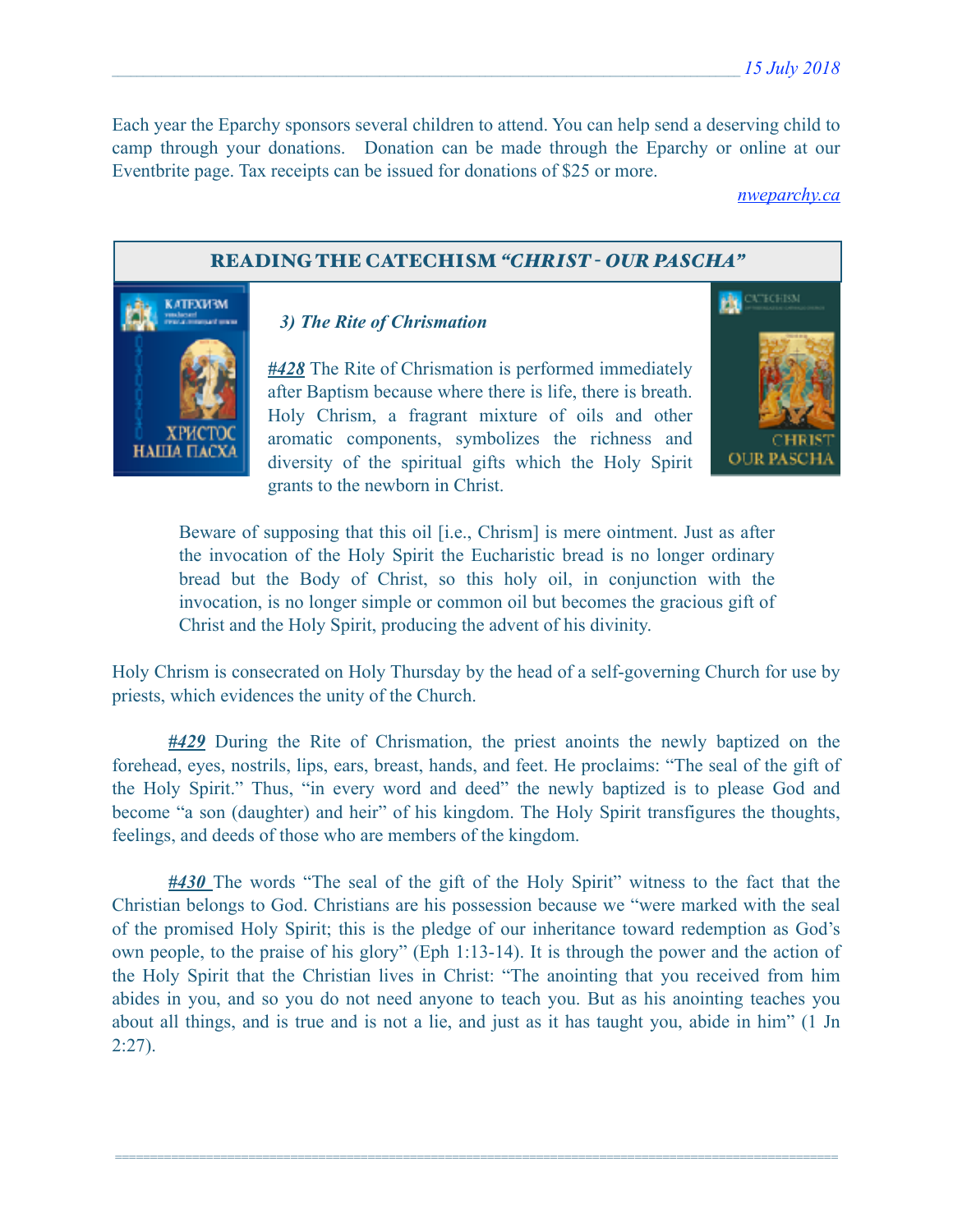### *c. The Mystery of the Eucharist*

*#431* The Mystery of the Eucharist (Holy Communion) is the third of the Mysteries of Christian initiation. In the Eucharist the newly baptized, who was born in Christ and filled with the Holy Spirit, receives the communion of the Body and Blood of Christ at the holy Eucharistic table. But unlike Baptism and Chrismation, which we receive only once, we receive the Mystery of the Eucharist throughout our lives, since it is through this Mystery that we grow in the grace received in Baptism and Chrismation - the grace to be sons and daughters of God. For this reason our Church offers Communion to the newly baptized.

*#432* In the Mystery of Holy Communion, Christ gives us his very self, his Body and Blood, as nourishment for our growth in the new life. At the Mystical Supper (Last Supper) Christ offered himself for us so that we might be able to offer our lives for our neighbour, as he offered his life (see Jn 13:34). Receiving Communion in the Lord's Body and Blood, we receive a pledge of life eternal: "Those who eat my flesh and drink my blood have eternal life, and I will raise them up on the last day" ( Jn 6:54). Partaking of the Body and Blood of Christ, we already have eternal life, the fullness of which will be revealed in the glorious second coming of Christ. "For since he bestowed on us his own image and his own spirit and we did not guard them, he took himself a share in our poor and weak nature, in order that he might cleanse us and make us incorruptible, and establish us once more as partakers of his divinity."

# HOLY PRINCE VOLODYMYR THE GREAT, EQUAL TO THE APOSTLES

 Volodymyr the Great (956-1015). Grand prince of Kyiv from 980. Over the next 35 years he expanded the borders of Kyivan Rus' and turned it into one of the most powerful states in Eastern Europe. Volodymyr, his family, and his closest associates were baptized in December 987, when he took the Christian name Vasyliy (Basil). Soon afterward he ordered the destruction of all pagan idols. The mass baptism of the citizens of Kyiv took place in 988 and the remaining population of Rus' was slowly converted, sometimes by force.

 The Christianization of Rus' was essentially engineered by Byzantium. Byzantium supplied the first hierarchs and other missionary clergy in Rus' and introduced Byzantine art, education, and literature there. During Volodymyr's reign the first schools and churches were built, notably the Church of the Tithes in Kyiv. The adoption of Christianity as the official religion facilitated the unification of the Rus' tribes and the establishment of foreign dynastic, political, cultural, religious, and commercial relations, particularly with the Byzantine Empire, Bulgaria, and Germany.

 Volodymyr the Great died on 15 July 2015 in the village of Spas-Berestov. At the Tithe church the coffin with the relics of St Volodymyr was met by Kyivan clergy with Metropolitan